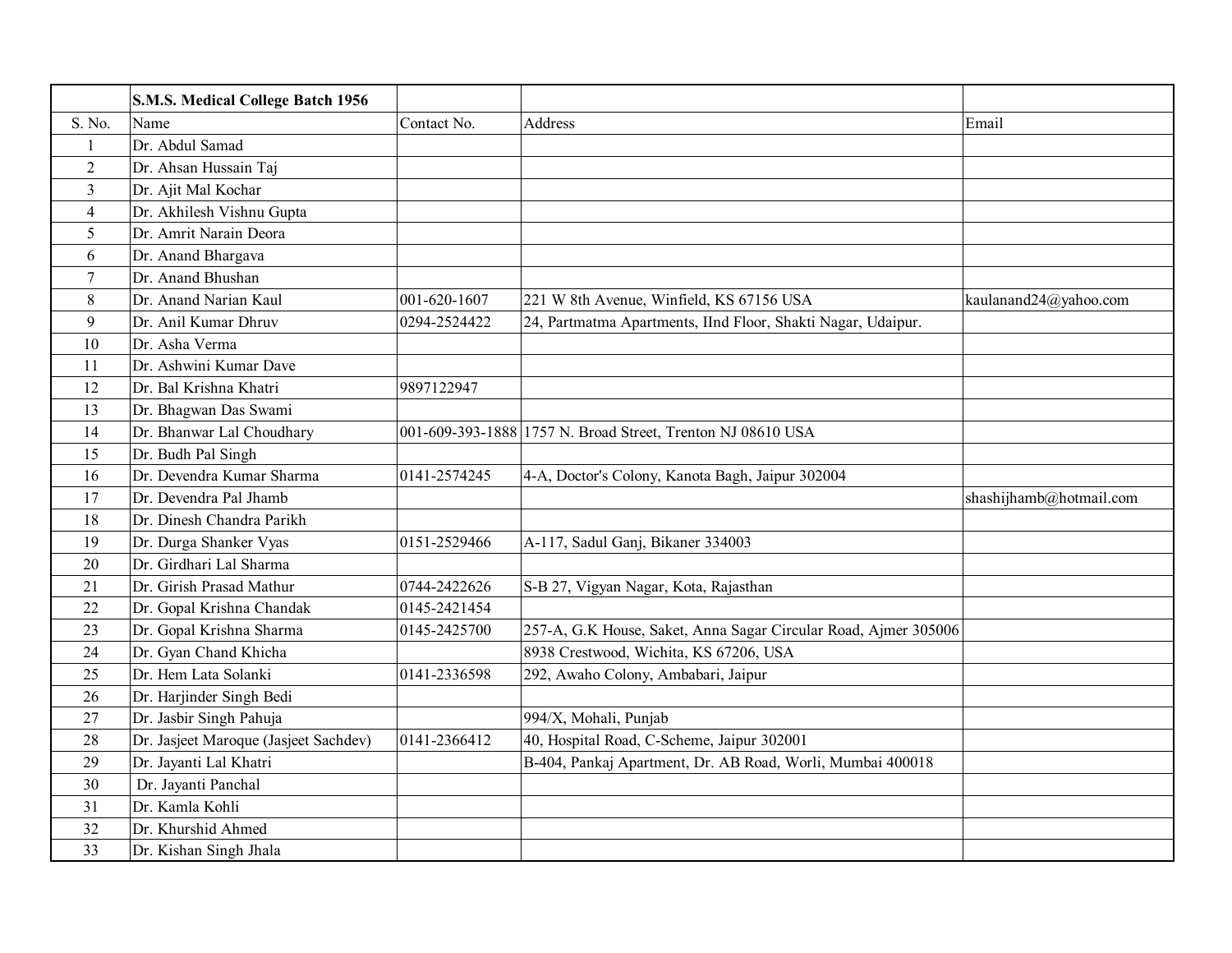| 34 | Dr. Krishna Bahadur Saxena              | 0141-2621022 | A-57, Shanti Path, Tilak nagar, Jaipur                                |                        |
|----|-----------------------------------------|--------------|-----------------------------------------------------------------------|------------------------|
| 35 | Dr. Kusum Jain                          |              |                                                                       |                        |
| 36 | Dr. Labh Chand Joshi                    |              |                                                                       |                        |
| 37 | Dr. Madan Lal Gupta                     |              | 001-309-368-3977 1850 Cornelia Road, Galesburg IL 61401 USA           | mlgupta1850@gmail.com  |
| 38 | Dr. Manmohan Lal Mahavar                |              | 57, Lav Kush Nagar, First Tonk Road, Jaipur 302015                    |                        |
| 39 | Dr. Marianne Pinto (Marianne Sayeed)    |              |                                                                       |                        |
| 40 | Dr. Maya Brahmawar (Maya Tandon)        | 0141-2650195 | 3- Jha, 4 Jawahar Nagar, Jaipur                                       | sahaytatrust@yahoo.com |
| 41 | Dr. Mishri Lal Parmar                   |              |                                                                       |                        |
| 42 | Dr. Mohammad Habeeb                     | 0141-2350966 | Dr. Habeeb Farm House, Gandhi Path, Queens Road, Jaipur 302001        | mohd nayaz@yahoo.com   |
| 43 | Dr. Mohan Lal Bishnoi                   |              |                                                                       |                        |
| 44 | Dr. Mohini Wadhwani                     |              |                                                                       |                        |
| 45 | Dr. Murli Narain Mathur                 |              | 001-703-237-4054 1305 Fallston Rd., Fallston MD 21047 USA             | murli@comcast.net      |
| 46 | Dr. Nand Kumar Katta                    |              |                                                                       |                        |
| 47 | Dr. Olga Dora Soloma48n                 |              |                                                                       |                        |
| 48 | Dr. Panna Lal Nawalkha                  | 931-450-6917 | 5, Narain Singh Marg, Jaipur                                          | nawalkhapldr@gmail.com |
| 49 | Dr. Prahlad Swaroopp Agarwal            |              |                                                                       |                        |
| 50 | Dr. Pramod Chandra Joshi                | 0147-8222560 | Manak Chowk, Pratap Garh, Rajasthan 312605                            |                        |
| 51 | Dr. Pushpa Bhojwani                     |              |                                                                       |                        |
| 52 | Dr. Radhey Shyam Khandelwal             |              |                                                                       |                        |
| 53 | Dr. Raj Kumari Bhargava                 | 0157-250782  | Shahpura Mohalla, Sikar, Rajasthan                                    |                        |
| 54 | Dr. Rajendra Kishore Gupta              | 0141-2601996 | 650 Adarsh Nagar, Jaipur 302004                                       |                        |
| 55 | Dr. Rajendra Kumar Birla                |              |                                                                       |                        |
| 56 | Dr. Ram Gopal Agarwal                   | 0564-4223611 | 43 Krishna Nagar, Bharatpur 321001                                    |                        |
| 57 | Dr. Ram Kishore Dadhich                 |              |                                                                       |                        |
| 58 | Dr. Ramesh Chandra Verma                |              | 044 Gulmohar Park, Bhiwadi, Rajasthan                                 |                        |
| 59 | Dr. Rameshwar Shrimali                  | 0294-2522522 | 17 Gumaniwala, Sardarpura Extension, Udaipur 313001                   |                        |
| 60 | Dr. Ravinder Narian Ohri                |              | 1-DF Block, Sri Ganganagar, Rajasthan 3355001                         |                        |
| 61 | Dr. Samant Bhadra Jain                  | 0141-2561438 | 808 Haldion Ka Rasta, Jaipur                                          |                        |
| 62 | Dr. Sangat Singh Sidhana                |              |                                                                       |                        |
| 63 | Dr. Santosh Sethi (Santosh Bhati)       |              | 001-650-941-8128 27676 V/A Cerro, Gardo Los Albos Hills, CA 94022 USA | santoshbhati@yahoo.com |
| 64 | Dr. Sarla Kaushik (Sarla Sharma)        |              |                                                                       |                        |
| 65 | Dr. Saroj Joshi (Saroj Pande)           |              |                                                                       |                        |
| 66 | Dr. Satish Chandra Mathur               | 0141-2378244 | Shiv Sadan, Near MLA Colony, MI Road, Jaipur                          | Joined in 3rd Year     |
| 67 | Mr. Satya Pal Mittal                    | Dropped out  |                                                                       |                        |
| 68 | Dr. Savitri Lalchandani (Savitri Birla) |              |                                                                       |                        |